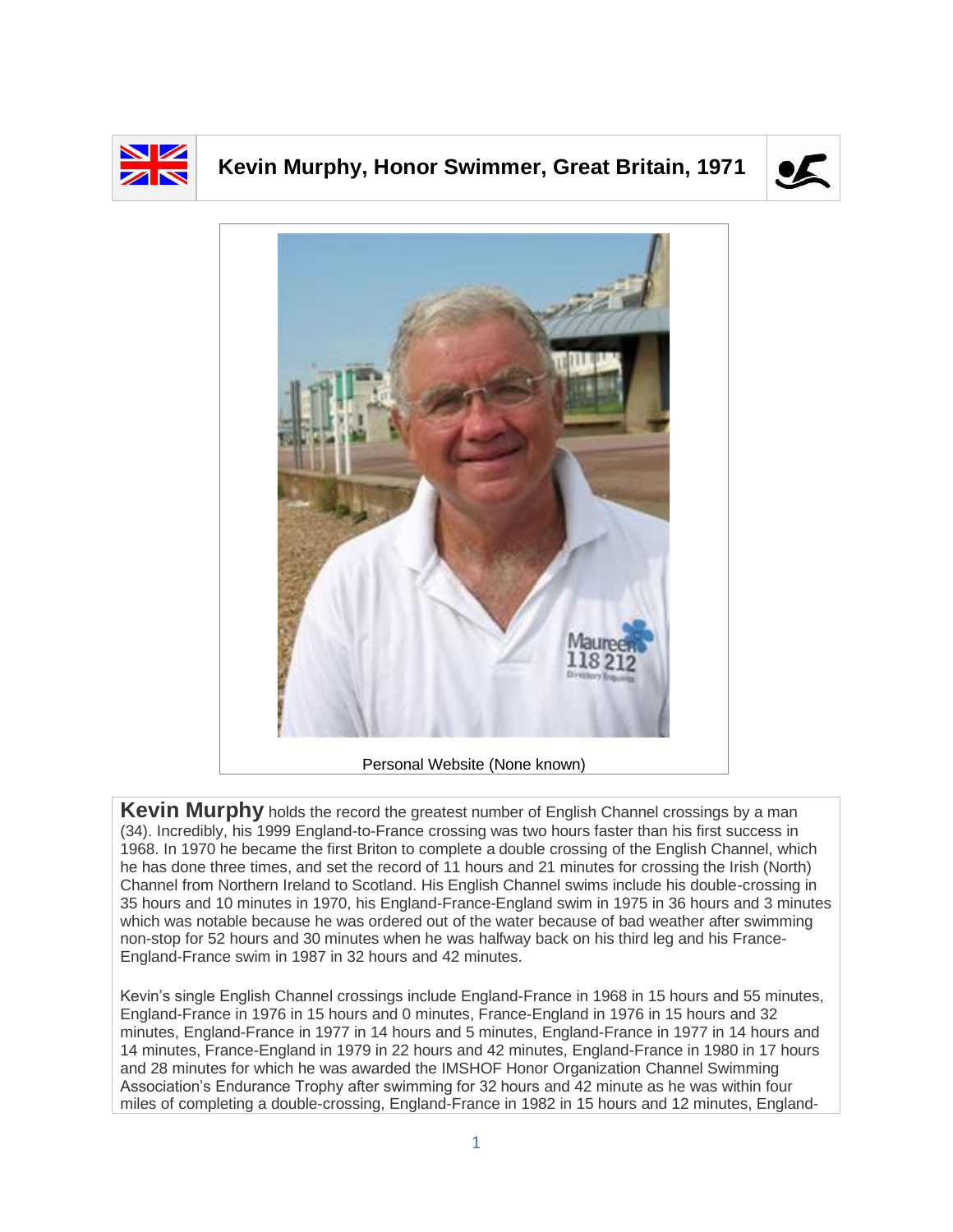France in 1982 in 21 hours and 22 minutes, England-France in 1983 in 15 hours and 29 minutes, France-England in 1983 in 15 hours and 25 minutes, France-England in 1984 in 14 hours and 58 minutes, France-England in 1990 in 13 hours and 16 minutes in the earliest Channel swim (at that time) on May 29th, England-France in 1991 in 13 hours and 58 minutes, England-France in 1991 in 15 hours and 26 minutes, England-France in 1991 in 17 hours and 6 minutes, France-England in 1992 in 15 hours and 5 minutes, France-England in 1993 in 14 hours and 37 minutes, France-England in 1994 in 15 hours, England-France in 1995 in 18 hours and 27 minutes, England-France in 1995 in 15 hours and 38 minutes, France-England in 1996 in 15 hours and 30 minutes, England-France in 1997 in 15 hours and 45 minutes, England-France in 1999 in 13 hours and 53 minutes, England-France in 2000 in 14 hours and 29 minutes, England-France in 2000 in 15 hours and 10 minutes, England-France in 2005 in 13 hours and 35 minutes and England-France in 2006 in 15 hours and 14 minutes for his 34th crossing. Murphy also participated in the following English Channel relays: France-England Channel Relay record in 1965 as a member of Phoenicians SC team which set the then team record of 9 hours and 58 minutes, England-France Channel Relay in 1987 with the Marrow Environment Project charity team, England-France Channel Relay in 1987 with the Channel Swimming Association Diamond Jubilee Team, England-France Channel Relay in 1991 with the Daytrippers Team, England-France Channel Relay in 1992 with the Barnet Copthall SC team, England-France Channel Relay in 2006 with Hubert House men's team.

His other relays included the Loch Ness Relay in 2000 and in 2005, the Round Jersey Relay in 2003, the Loch Lomond 2-way Relay in 2002. Kevin's other marathon swims include the 90 km (56 miles)Round the Isle of Wight in the U.K. in 26 hours and 51 minutes, the 37 km (23-mile crossing of Loch Ness in Scotland in 1976 in 10 hours and 30 minutes, the 30 km (18.6-miles)Lake Como race in Italy in 1983, 1984, 1985, 1986, 1989 and 1990, the 19.3 km (12-miles)Sydney Harbour Challenge Race in Australia in 1977 in 3 hours and 20 minutes, the 77.2 km (48-miles) Lake Balaton race in Hungary in 1973 in 43 hours 15 minutes, 69 km (43 miles) from Richmond to Gravesend in England in the River Thames in 1980 in 17 hours and 25 minutes, 40.2 km (25 miles) from Majorca to Minorca in the Spanish Balearic Islands in 15 hours and 10 minutes, the Maratona del Golfo – Capri-Napoli in Italy in 1974 in 12 hours and 15 minutes, the 37 km (23-miles)Nile Marathon Race in Egypt in 11 hours and 9 minutes, the 9.6 km (6-miles)Across the Sea of Galilee Swim in Israel, across the Bristol Channel from England to Wales, 27 km (17 miles)

Skegness to Hunstanton in England in 13 hours and 54 minutes in 1973 and in 7 hours 47 minutes in 1976, a 33.7 km (21-miles)double-crossing of Lake Windermere in England, 38.6 km (24-miles)Scottish ASA Championship in Loch Lomond in Scotland (where none of the other swimmers were able to finish), the 42 km (26-miles) Marathon du Saguenay in Canada in 1988 in 7 hours and 4 minutes, the Strait of Gibraltar in 2000 from Tarifa, Spain to Punta Cires, Morocco in 5 hours and 18 minutes, 48.2 km (30 miles) across the Chicago Skyline from Evanston, Illinois to Hammond, Indiana in 23 hours and 31 minutes. In 2007, Murphy swam 24 km (15 miles) from Valentia to Couminole Beach in Dingle Bay in Ireland in 7 hours and 45 minutes, won the 3.7 km Sognfjord Swim Festival Challenge Race in Norway 1 hour and 32 minutes, swam 27.5 km (17 miles) in the Aurlandsfjord, Norway in 10 hours and 46 minutes, 1.5 miles from Alcatraz Island to Aquatic Park, San Francisco, 1 mile across the Golden Gate Bridge in San Francisco, 40 km (25 miles) across the Santa Barbara Channel from the Santa Cruz Island to Santa Barbara, California in 17 hours 31 minutes. Other swims include 15 hours and 4 minutes across Loch Lomond in 1967 and 12 hours 53 minutes in 1979, double-crossing of Lake Windermere in 1969, 45 km (28 miles) across the Bristol Channel in 1972 from North Devon to Porthcawl in 15 hours and 8 minutes, 37 km (23 miles) across Loch Ness in 1976 in 10 hours and 30 minutes, 33.7 km (21 miles) across Lake Tahoe between California and Nevada, USA in 2003 in 13 hours 56 minutes, 35.4 km (22 miles) across the Catalina Channel in California in 2003 in 15 hours and 23 minutes, the 45 km (28.5-miles)Manhattan Island Marathon Swim in New York in 2001 in 9 hours 2 minutes, 17.7 km (11 miles) across Lake Mergozzo in Italy in 1989, across Table Bay, Cape Town, South Africa in 1973 in 3 hours and 45 minutes, a double-crossing in Table Bay between Blouberg to Robben Island in 1973, a 22 km (13.6-miles)double-crossing of Table Bay in 1987 between Three Anchor Bay to Robben Island in 10 hours and 38 minutes, a 2 hours and 7 minutes crossing across Table Bay in 1987 from Robben Island to Blouberg, a 3-mile swim in Lake Bala in North Wales in 1963,